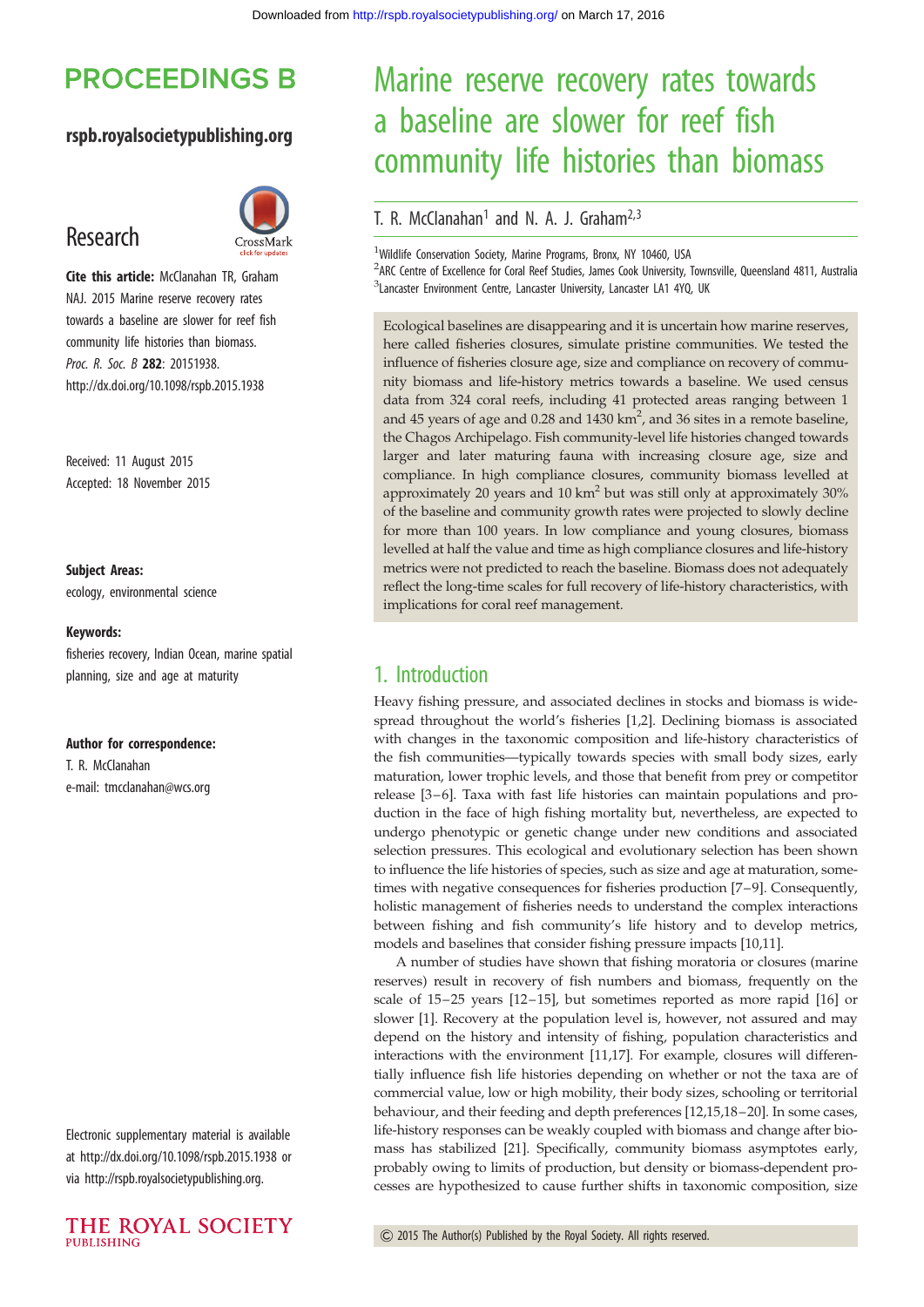

Figure 1. Map of the study locations in the western Indian Ocean, including the various categories of fished areas, closures and remote wilderness sites. Details of each location are given in [table 1.](#page-4-0)

composition and life histories. Conditions of limited productivity and increased biotic interactions are expected to promote slower maturation and larger body sizes [\[21,22](#page-8-0)]. These findings beg the need to better understand rates of recovery towards baseline conditions and to develop management that recognize not only fisheries production targets, but also life history and ecosystem considerations [\[23](#page-8-0)].

In order to better understand the impacts of fishing and recovery, we evaluated changes in key life-history characteristics of coral reef fishes across the Indian Ocean. We evaluated the roles of closure age, size and compliance on the weighted life histories of the fish community in 324 coral reef sites, of which 47 sites were in high compliance and 52 were in low compliance and young closures that ranged in age from 1 to 45 years and size from  $0.28$  to  $1430 \text{ km}^2$ . These life-history characteristics were compared to a remote baseline system in the region, the Chagos archipelago [\[24](#page-8-0)], and also to fisheries using different forms of gear management [\[20](#page-8-0)]. These comparisons of gear management, closure compliance, size and age, and remote wilderness were designed to determine life-history responses and more fully understand fisheries and management impacts. Our central hypotheses were: (i) that life histories would change towards larger and later maturing taxonomic composition after community biomass levelled, (ii) that 45 years would not be sufficient time to reach the fish community life-history states of remote wilderness areas, and (iii) the compliance status of the closure would influence state and rate estimates.

## 2. Material and methods

#### (a) Site descriptions

Coral reef fish assemblages were surveyed at 324 sites in eight countries of the Indian Ocean, including the Chagos archipelago, the Comoros, Kenya, Madagascar, Mayotte, Mozambique, Seychelles and Tanzania (figure 1). We sampled common coral reef fish in sites that ranged from 1 to 20 m in depth (mean  $=$ 4.6 m depth). Sites were located along the back and fore reef of typical carbonate reefs dominated by hard corals and other benthic organisms, including turf and encrusting coralline algae, and lower abundance of soft corals, sponge and erect fleshy algae.

The 324 study sites were classified into six dominant management categories following [[20](#page-8-0)]. The first three were all nominally unfished, protected reefs containing 135 sites: (i) large, uninhabited remote protected area, which includes sites in the 640 000 km<sup>2</sup> Chagos Marine Reserve ( $n = 36$  sites); (ii) high compliance closures, which include marine parks with active patrols and parts of the Maldives where there is a national policy of highly restricted benthic fishing ( $n = 47$  sites); (iii) low compliance and young closures, which include closures without regular or effective patrolling and enforcement ( $n = 52$  sites). The other three management categories were 189 reefs open to fishing but the types of fishing gears allowed varied. These included: (iv) all destructive gears restricted, which are sites where only line fishing and traps were permitted ( $n = 22$  sites); (v) most destructive gears restricted, which are sites where spearguns and gill nets were also used  $(n = 87 \text{ sites})$ ; and (vi) no gears restricted, which are sites where drag or small meshed net seines and explosives were also used  $(n = 80$  sites). These classifications were based on a mixture of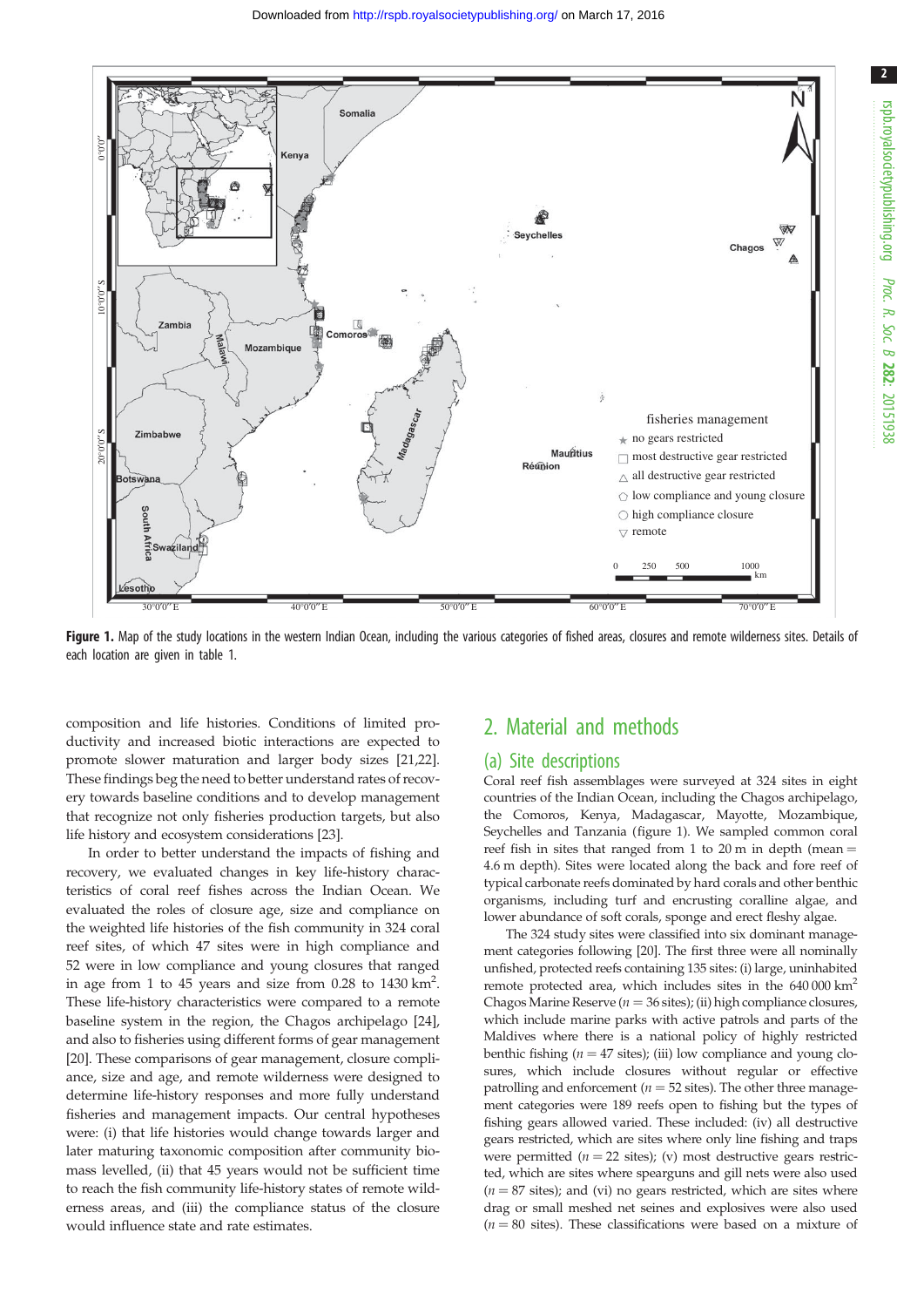3

national laws, discussions with fishers and managers, local reports and publications, and our own observations during the sampling periods. In the high compliance and low compliance and young closures, the ages since full closure and sizes were extracted from published information, but sometimes modified based on local knowledge of when management systems actually began, as opposed to legal establishment (electronic supplementary material, table S1). Comparisons of these management systems in space were presented in [[20](#page-8-0)] and here we focus on the changes in fish communities with the age of the closures.

#### (b) Field methods

Datawere collected from 1988 to 2014, resulting in a database of 527 site– time combinations. Samples in the fishing categories were pooled for all times, whereas the closure categories were only pooled when the sites were sampled in the same year. This resulted in the final 324 reef site replicates used in the analyses. The abundance and size of diurnally active, non-cryptic, reef-associated fishes was quantified at each site using underwater visual census techniques. The studied taxa are mostly site-attached species that occupy reefs, with few being generalist, mobile and large taxa that travel large distances and occupy more habitats and depths. Fish families surveyed included: Acanthuridae, Aulostomidae, Balistidae, Carangidae, Carcharhinidae, Chaetodontidae, Diodontidae, Fistularidae, Ginglymostomatidae, Haemulidae, Holocentridae, Labridae, Lethrinidae, Lutjanidae, Mullidae, Pempheridae, Penguipedidae, Pomacanthidae, Pomacentridae, Scaridae, Scorpaenidae, Serranidae, Siganidae, Sphyraenidae and an 'Others' category for the uncommon taxa. In the Comoros, Kenya, Madagascar, Mayotte, Mozambique, the Maldives and Tanzania fishes were counted within one to five  $500 \text{ m}^2$  belt transects [\[25\]](#page-8-0). In Seychelles, fishes were surveyed within eight point counts, each covering a 154  $m<sup>2</sup>$  area [[26](#page-8-0)]. In Chagos, fishes were surveyed within four  $250 \text{ m}^2$  belt transects [[24](#page-8-0)]. In all methods, observers avoided confusion and double counting by surveying larger mobile species first (i.e. Lutjanidae, Scaridae, Serranidae), followed by site-attached species (i.e. Labridae, Pomacentridae). There may be small amounts of variation associated with different survey techniques; however, studies comparing methods have found little difference between belt transects and point counts in estimating fish abundance and community biomass [\[12,](#page-8-0)[27,28\]](#page-9-0).

## (c) Data analyses

Community-level biomass was estimated from individual fishlength data using length–weight relationships for species or families [[29,30](#page-9-0)]. Of these 25 groups of fish sampled, 16 of the common families were used for community life-history analysis and chosen because they were abundant, had life-history data for a number of the common species, and they were taxa commonly caught in the coral reef fisheries. For example, the Pomacentridae were removed from the analyses, as they are not strongly influenced by fishing and their inclusion added variance most probably due to their responses to benthic habitat or plankton concentrations, which were not effects of fishing being examined here.

The two shark families, Carcharhinidae and Ginglymostomatidae, were almost exclusively found in the remote sites. We were particularly interested in the recovery relative to the remote category baseline but recognized that this could be sensitive to the inclusion or exclusion of sharks in the analyses. It is possible that most fisheries closures in human-dominated shallow reefs will not support large populations of sharks or, at least, that they are difficult to sample in standard daytime visual census transects. Consequently, we evaluated the metrics with and without sharks using one factor ANOVA tests prior to estimating their recovery to a baseline.

Life-history characteristics of the 16 families were compiled using life-history data available in FishBase [[30](#page-9-0)]. The life-history parameters included were: maximum length (cm), growth rate  $(cm yr^{-1})$ , natural mortality (M), lifespan (yr), generation time (yr), age at first maturity (yr), length at first maturity (cm), length to achieve optimum yield (cm) and trophic level. We extracted the values from the dominant species we counted in transects and used the averages of these in our family-level evaluations as described in [[21](#page-8-0)]. Calculations of community life histories are weighted values such that the mean value for a site was calculated as the biomass of each family group times the mean life-history metric for the specific metric, summed for all families and divided by the total biomass.

A previous study evaluated life-history parameters at the species and family level in three of the countries (Seychelles, Chagos and Maldives) and found little difference in species versus family evaluations [\[20\]](#page-8-0). Because the family-level data were more inclusively sampled in terms of spatial replication, the analysis here is based on family-level data where life histories are based on average values of the common taxa in these families in the region. The removal and pooling of some taxa had a small effect on the total community biomass evaluated. For example, 7.3% of the total biomass was not accounted for in the community life-history calculations and 5.6% if sharks were excluded in biomass calculations.

Mean values of the three fisheries management categories (no, some, all destructive gear restricted), and the remote areas were calculated for comparison with the closures. Data at the transect level were pooled into reef sites and times for the analyses, such that variance for closures and ages could be calculated for replicated sites and times. The age, size and compliance of closures were the main categories used for the analyses. The Bazaruto National Park, Mozambique was approximately 40 times larger than the next largest closures, and we therefore removed it from size based analyses. Data collected from a single ecosystem and region constrains variability and we believe the space-for-time substitution proxy method used here should therefore reflect temporal change adequately [[12,13,21](#page-8-0)].

The effects of size, age and their interactions were tested by two-factor ANOVA for the low and high compliance closures separately. Community biomass and life-history metrics against age and size were tested against a number of common models, including linear, logistic, asymptotic and Ricker equations. Akaike information criterion (AIC) and  $R^2$ -values of the best-fit models were compared to evaluate the most likely relationships for high and low compliance and young closures. We solved the logistic and asymptotic equations to obtain the time to 90 and 95% recovery, to estimate a recovery time that was not sensitive to the long-tail-end dynamics of these equations. All analyses were run in R v. 3.1.3 (R Team 2013) or JMP-STATS v. 11.0 [[31](#page-9-0)].

## 3. Results

## (a) Community biomass responses

Community biomass in the high compliance closures recovered on the scale of 20 years ([figure 2](#page-3-0)). Ricker, logistic and asymptotic equations had similar fits (delta  $AIC < 2.5$ ) and predicted between 36 and 38% of the variance (electronic supplementary material, table S2a). Both the logistic and asymptotic equations predicted a biomass levelling at approximately 1150 kg ha<sup>-1</sup> and reached 95% of this value at approximately 18 and 23 years, respectively. Biomass in the low compliance and young closures recovered on the scale of 10 years but to maximum values of approximately  $600 \text{ kg ha}^{-1}$ . The Ricker equation with its deflection after peak values was the best-fit equation and predicted 29% of the variance. The good fit to the Ricker model indicates a decline in biomass after 10 years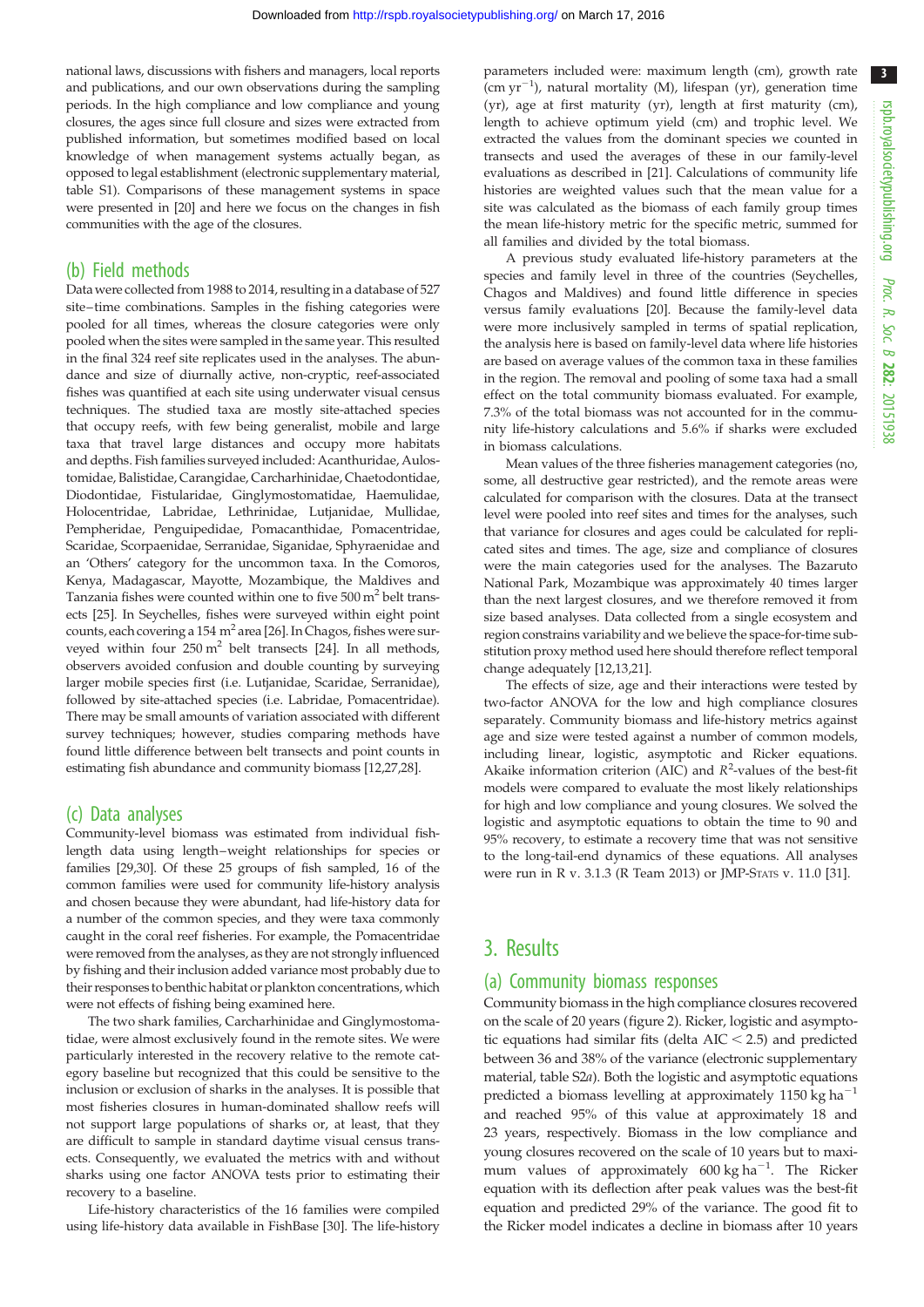<span id="page-3-0"></span>

Figure 2. Reef fish biomass as a function of age and size of closures for high and low compliance classifications. Numbers indicate the closure used in the analysis and names and other details are given in [table 1](#page-4-0). Full statistical evaluations are presented in the electronic supplementary material, table S2a. Lines of the best-fit model equations indistinguishable based on AIC are shown.

to approximately 400 kg ha<sup> $-1$ </sup> by approximately 40 years in this closure system. Biomass in remote areas was highly variable and not different for comparisons with and without sharks, with values approximately 3700 kg ha $^{-1}$ . Biomass in the high and low compliance and young closures was approximately 29% and approximately 11% of the remote areas, respectively [\(figure 3](#page-5-0)). Fished reefs in the three gear restriction categories had biomass levels that aligned well with the early closure values and ranged from approximately 10 to 13% of the remote baseline community biomass.

Community biomass responses with the size of the closure was stronger for high than low compliance and young closures and indicated a biomass maximum of approximately 1150 kg ha<sup>-1</sup> at approximately 10–15 km<sup>2</sup> (electronic supplementary material, table S2b). Biomass in low compliance and young closures was quite variable with closure size and levelled at approximately 600 kg ha<sup>-1</sup> at 2-10 km<sup>2</sup>. Size and age interactions were statistically significant and negative in both high and low compliance and young closures suggesting that the two factors interact antagonistically and this interaction is stronger in the low than the high compliance closures (low compliance:  $t = -4.1$ ,  $p < 0.0001$ , high compliance:  $t = -2.4$ ,  $p < 0.02$ ; electronic supplementary material, table S3).

#### (b) Life-history responses

When comparing community life histories with and without sharks in the remote sites, only the length measurements were affected by the inclusion of sharks ([table 1](#page-4-0)). For example, maximum lengths in the remote reefs reached approximately 72 and approximately 52 cm with and without sharks included. Community weighted maximum length, length at maturity and optimum yield without sharks were auto-correlated and displayed similar responses and fits to the Ricker, asymptotic and logistic models with the age of closure ([figure 3](#page-5-0) and electronic supplementary material, table S2a). These length metrics increased with the age of the closures and model fits predicted between 32 and 36% and 17 and 25% of the variance for the high and low compliance and young closures, respectively. Body lengths in low compliance and young closures were weakly and linearly associated with the size of closures predicting approximately 20% of the variance (electronic supplementary material, table S2b).

In high compliance closures, maximum community body length of 41 cm was predicted to reach 95% of its maximum at approximately 45 years, or the end of the data time series. In low compliance and young closures, the 95% of maximum lengths was approximately 45 cm and was reached at approximately 27 years. Length at maturity of approximately 24 cm reached the 95% of maximum at approximately 31 and 33 years in high and low compliance and young closures, respectively. Length at optimum yield of approximately 27 cm reached 95% of maximum at 31 and 32 years in high and low compliance and young closures, respectively. The remote wilderness values were quite different from the other five management categories with maximum lengths between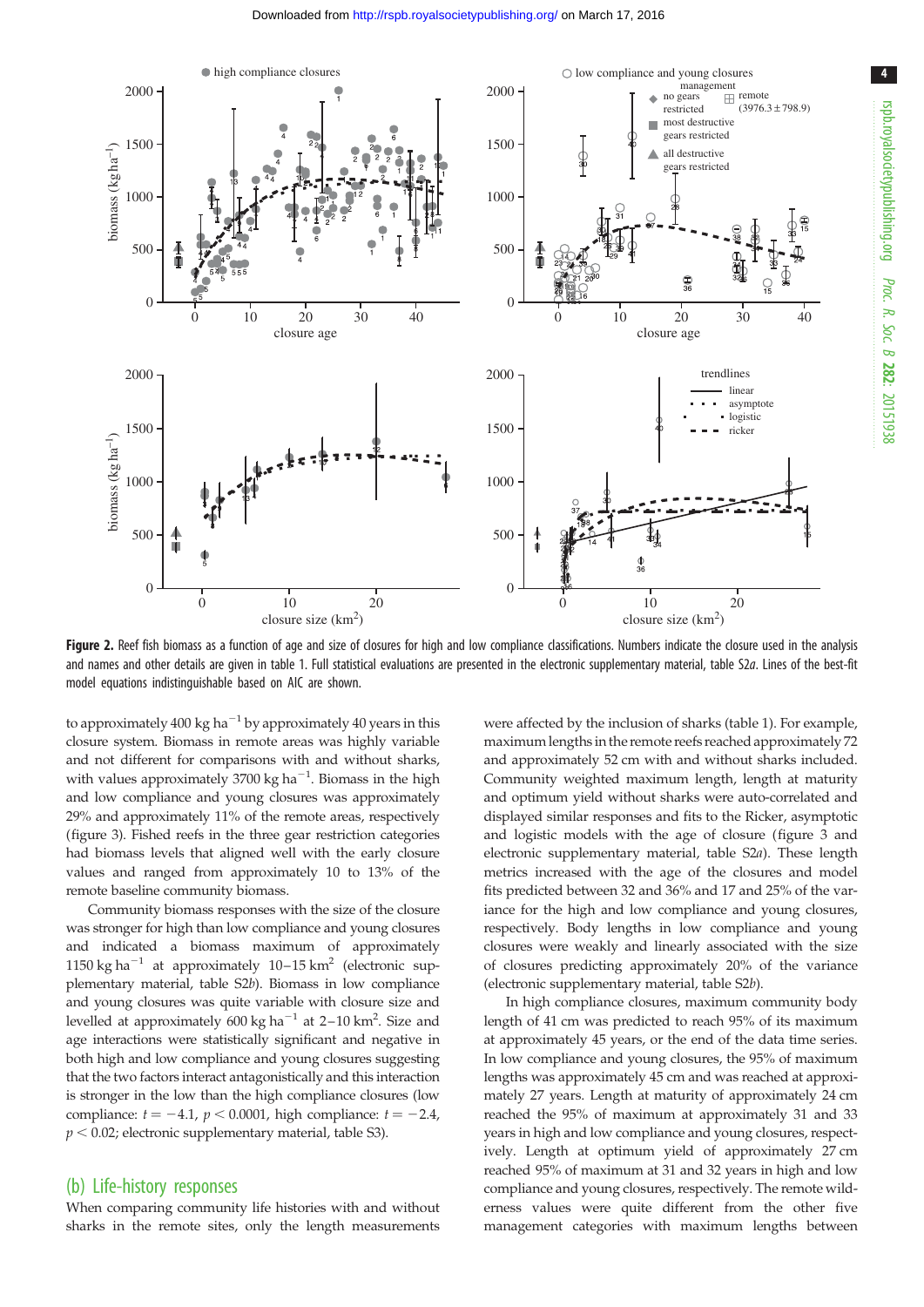<span id="page-4-0"></span>Table 1. One-way ANOVA comparing the biomass and life-history characteristics of the remote sites of the Chagos evaluated with and without sharks. Per cent difference of the various management categories compared to the Ch Table 1. One-way ANOVA comparing the biomass and life-history characteristics of the remote sites of the Chagos evaluated with and without sharks. Per cent difference of the various management categories compared to the Ch wilderness baseline with sharks. (The values for the high and low compliance and young closures are the equilibrium end-state values. n.s., not significant.) wilderness baseline with sharks. (The values for the high and low compliance and young closures are the equilibrium end-state values. n.s., not significant.)

| <u>life history</u>                        | <b>biomass</b>      | maximum<br>length | length at<br>maturity                        | optimum yiel<br>length at | lifespan                                         | generation<br>time | maturity<br>age at                                 | growth rate                              | mortality<br>natural               | <b>Septem</b><br>level                               |
|--------------------------------------------|---------------------|-------------------|----------------------------------------------|---------------------------|--------------------------------------------------|--------------------|----------------------------------------------------|------------------------------------------|------------------------------------|------------------------------------------------------|
| (a) one-way ANOVA                          |                     |                   |                                              |                           |                                                  |                    |                                                    |                                          |                                    |                                                      |
| remote with sharks                         | 3976.3 ± 4793.7     | $71.9 \pm 39.4$   |                                              | 43.7 $\pm$ 25.3           |                                                  | $3.4 \pm 0.6$      |                                                    |                                          |                                    |                                                      |
| remote without sharks                      | 3605.5 $\pm$ 4358.9 | 51.8 $\pm$ 4.9    | $\frac{35.4 \pm 16.3}{27.2 \pm 2.4}$<br>8.82 | $31.0 \pm 3.1$            |                                                  | $3.2 \pm 0.5$      |                                                    |                                          | $0.78 \pm 0.09$<br>$0.79 \pm 0.08$ |                                                      |
| F ratio                                    | 0.12                | 9.28              |                                              | 9.0                       |                                                  | 2.62               |                                                    | $0.39 + 0.05$<br>$0.39 + 0.05$<br>$0.02$ | $\frac{178}{2}$                    |                                                      |
| p-value                                    | n.S.                | 0.0033            | 0.0041                                       | 0.0037                    | 11.1 $\pm$ 1.6<br>10.7 $\pm$ 1.5<br>1.19<br>1.19 | $\sum_{i=1}^{n}$   | $2.54 \pm 0.32$<br>$2.51 \pm 0.34$<br>0.38<br>0.38 | $\frac{1}{2}$                            | $\lfloor 2 \rfloor$                | $2.99 \pm 0.51$<br>$2.86 \pm 0.50$<br>$2.13$<br>n.s. |
| (b) percentage of remote baseline (Chagos) |                     |                   |                                              |                           |                                                  |                    |                                                    |                                          |                                    |                                                      |
| high compliance                            | 28.8                | 65                | 69.9                                         | 63.5                      | 91.9                                             | 91.8               | 95.7                                               | 108                                      | $\frac{1}{113}$                    | 93.3                                                 |
| dosures                                    |                     |                   |                                              |                           |                                                  |                    |                                                    |                                          |                                    |                                                      |
| low compliance and                         | 10.5                | 63.8              | 68.8                                         | 62.4                      | 90.5                                             | 91.5               | 95.3                                               | $\frac{127}{112}$                        | 117.9                              | 96.3                                                 |
| young closures                             |                     |                   |                                              |                           |                                                  |                    |                                                    |                                          | $\frac{1}{14}$                     |                                                      |
| all destructive gears                      | $\tilde{1}$         | 70.5              | 72.6                                         | 66.4                      | 89.2                                             | 88.2               | 92.5                                               | 112.8                                    |                                    | 89.6                                                 |
| restricted                                 |                     |                   |                                              |                           |                                                  |                    |                                                    |                                          |                                    |                                                      |
| most destructive gears                     | 9.9                 | 57.2              | 62.1                                         | 55.6                      | 88.3                                             | 91.2               | 93.7                                               | 115.4                                    | $\frac{1}{2}$                      | 99                                                   |
| restricted                                 |                     |                   |                                              |                           |                                                  |                    |                                                    |                                          |                                    |                                                      |
| no destructive gears                       | 9.5                 | 56.3              | 67                                           | 54.2                      | 87.4                                             | 88.2               | 92.9                                               | 117.9                                    | 125.6                              | 97.7                                                 |
| restricted                                 |                     |                   |                                              |                           |                                                  |                    |                                                    |                                          |                                    |                                                      |

#### Downloaded from<http://rspb.royalsocietypublishing.org/>on March 17, 2016

 $\overline{\phantom{a}}$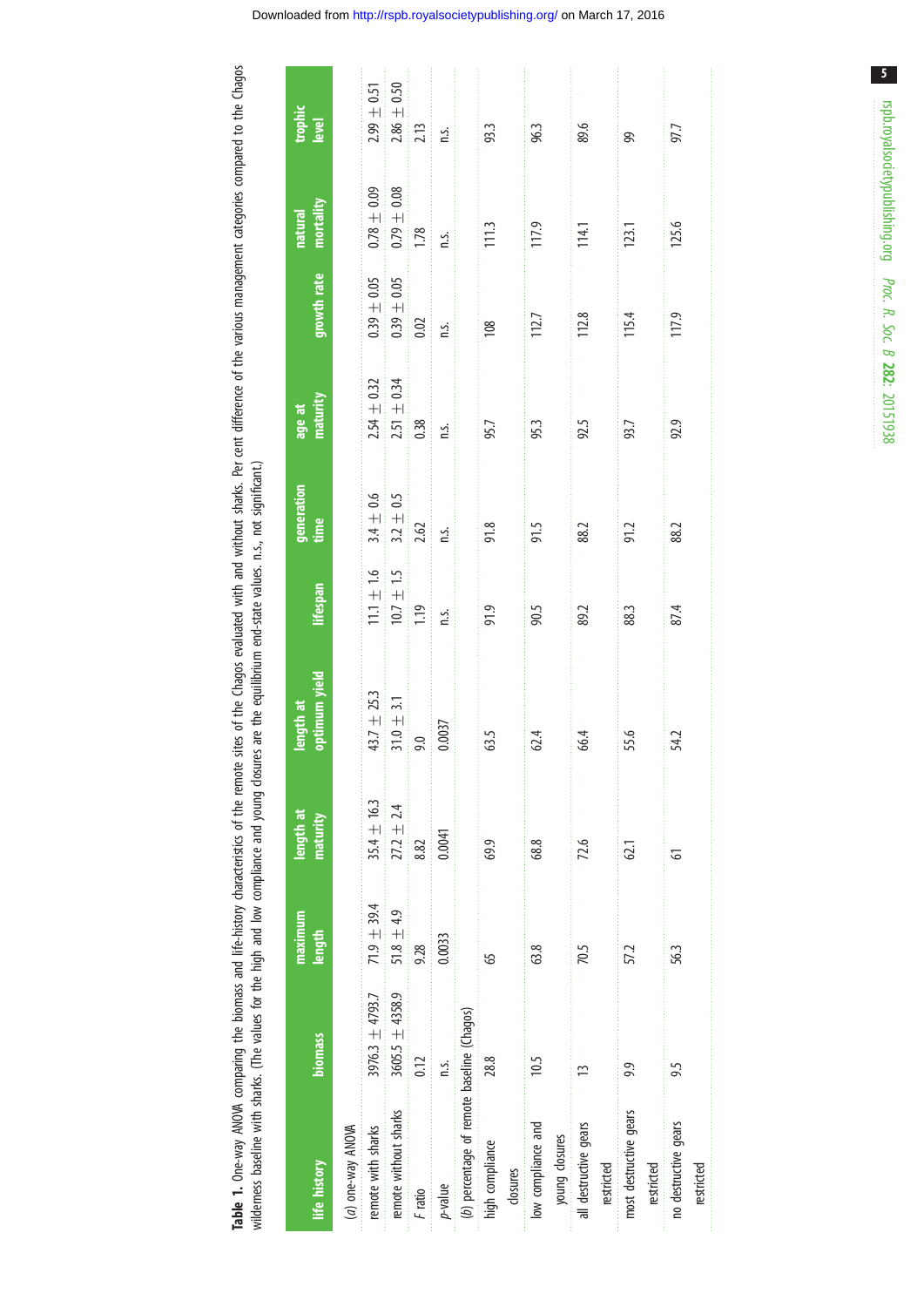<span id="page-5-0"></span>

Figure 3. Reef fish biomass and length-based life-history values relative to the wilderness baseline of the Chagos. Length-based metrics were different for analysis with and without sharks, whereas other metrics not as shown are presented in the electronic supplementary material, table S3.

56 and 70% of remote values without sharks. Sites where all of the destructive gear were restricted had the longest community body lengths ([table 1\)](#page-4-0).

Community lifespan, generation time and age at maturity were not different with or without sharks and all increased significantly with the age of the high compliance closures. Model 6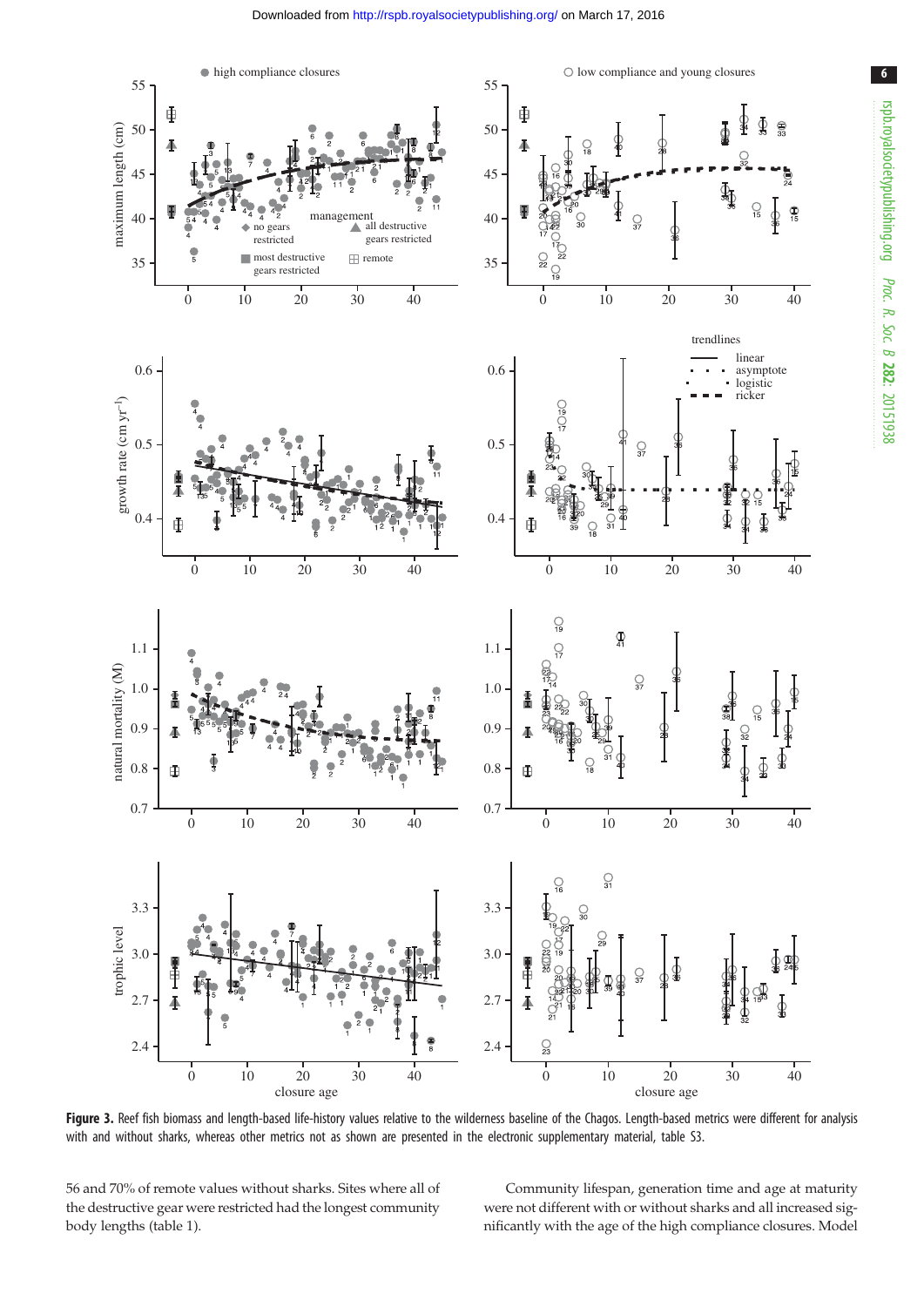fits with age and size were weak, however, and best-fit equations in high compliance closures predicting only 5 and 8% of the variance. These three life-history metrics were not statistically significant for age- or size-of-closure evaluations within low compliance and young closures. These metrics also lay between 87 and 95% of the remote management category with slightly higher values in the two closures than the fisheries management categories.

Community growth rates, natural mortality and trophic level all declined with the age of the high compliance closures. Growth rates in high compliance closures declined throughout the time series and all equations predicted approximately 24% of the variance. Best-fit equations suggest that the minimum growth rate is reached beyond the data extent, or 106 and 118 years required before reaching the 95% of minimum value for the asymptotic and logistic equations, respectively. Growth rates in the low compliance and young closures declined marginally ( $p < 0.04$ ), predicting 15% of the variance and minimum values were reached in approximately 4 years by both the logistic and asymptotic equations.

Natural mortality was predicted well in high compliance closures by all equations explaining 29 and 33% of the variance. Ninety-five per cent of minimum values were reached beyond the extent of the empirical data or at 52–56 years for the logistic and asymptotic equations, respectively. Trophic level declined linearly over time in high compliance closures and the best-fit linear model predicted 14% of the variance. Growth rates and natural mortality rates were higher in the two closures and fisheries restrictions management categories compared with remote reefs and rates increased as the number of restrictions declined. Trophic-level values were between 89 and 98% of the remote reefs and the lowest values were found in the high compliance closures and all-gear-restricted categories. The size of a closure was not statistically significant with community life-history variables of growth rate, generation time, age at maturity, natural mortality and trophic level (electronic supplementary material, table S2b).

## 4. Discussion

The central hypotheses of this study were supported; that is, community life histories changed towards larger, slower growing and later maturing fauna over closure time, the recovery time of life histories was considerably longer than the recovery of community biomass, and estimates of reef community end states and rates were sensitive to the compliance status of the closures. Categorizing management effectiveness helped to tease apart the various influences and led to a better understanding of how fishing changes the life histories of fish communities by reducing biomass and associated rates of growth, mortality and body size characteristics. These findings would not have been evident unless high compliance closures were present in the region and evaluated separately from low compliance closures. For example, closure compliance levels influenced estimated recovery times and levels of peak biomass and life-history composition, which also interacted with closure size. Reducing closure size slowed recovery rates, particularly in the low compliance and young closures. Community biomass in high compliance closures reached maximum values nearly twice as high as low compliance and young closures and took twice the time to recover. Similarly, important community-level fish life histories metrics

like maximum lengths, natural mortality, growth rates and trophic level were predicted to level or reach the remote baselines at closure ages beyond the empirical time series of 45 years in the high but not low compliance and young closures.

Our findings suggest that relying on measurements that arise from the many low compliance and young closures, often included in protected areas evaluations, can underestimate recovery times and asymptote levels, as well as the final compositional state of fish communities [[32](#page-9-0),[33\]](#page-9-0). Not only do these findings indicate the importance of acknowledging compliance in evaluations of closure management [\[13](#page-8-0)] but also the value of high compliance closure and remote wilderness areas in estimating baselines states and recovery rates in marine fisheries [\[24](#page-8-0)]. A global meta-analysis of fisheries closures also concluded that young closures were not as effective in promoting fish abundance as reserves older than 15 years [[15\]](#page-8-0). Given recent efforts to create small community closures in this region [[34,35\]](#page-9-0), the final biomass levels may be an overestimate and recovery times may be an underestimate for these recently created small closures. Only two small community closures (Vipingo and Kibuyuni sizes were less than 0.3 km<sup>2</sup>; electronic supplementary material, table S1) were included in the high compliance closure evaluations and were not likely to have had a large influence on the final biomass and recovery rate estimates. This is indicated by the stronger age-size interactive affect in low compliance and young compared with high compliance closures. Nevertheless, the initial biomass levels in the closures and the three fisheries restrictions categories were comparable, suggesting closures started at biomass levels similar to fished reefs in the region. Therefore, the recovery rates in these early stages of closure presented here should apply to currently fished sites, if they are closed to fishing.

Previous predictions for responses of small and large fishes and trophic cascade effects to closure [\[15](#page-8-0)] have used categorical and not continuous life-history metrics. Yet, we found continuous and weighted community variables to be important in our regional and single-ecosystem evaluation. A global evaluation of community change across a 40 year time horizon [[1](#page-8-0)] also found continuous community composition and biomass change over the full time series. Consequently, evaluations of fisheries impacts and closures lacking sufficient time, life history and compliance contexts are not likely to detect the full suite of changes. While community biomass is often well correlated with diversity and life-history characteristics [[20](#page-8-0),[36](#page-9-0)], this study indicates that continuous changes in life histories occur well beyond the time at which biomass reaches its maximum levels.

Our study found that fishing reduces biomass and changes life histories towards faster and more productive communities. While this is an adaptation or community-level compensation to fisheries mortality that promotes taxa better able to tolerate high mortality, it may increase fisheries production through compensatory community change processes promoted by increasing fishing effort [\[37](#page-9-0)]. These changes have a number of consequences for the fish community and associated reef ecology. On ecological time scales, there are a number of taxa that will be extirpated or, at minimum, no longer contribute significantly to ecological processes, such as predation and reef erosion [[1,24](#page-8-0)]. Further, the intensity and length of fishing have been shown to influence recovery rates and the ability to rebuild fisheries [[11\]](#page-8-0). Accordingly, intense fishing can promote fast recovery of some stocks but a long history of heavy fishing can reduce the capacity to rebound and increase the uncertainty of rebuilding stocks. Clearly, as reflected in the

7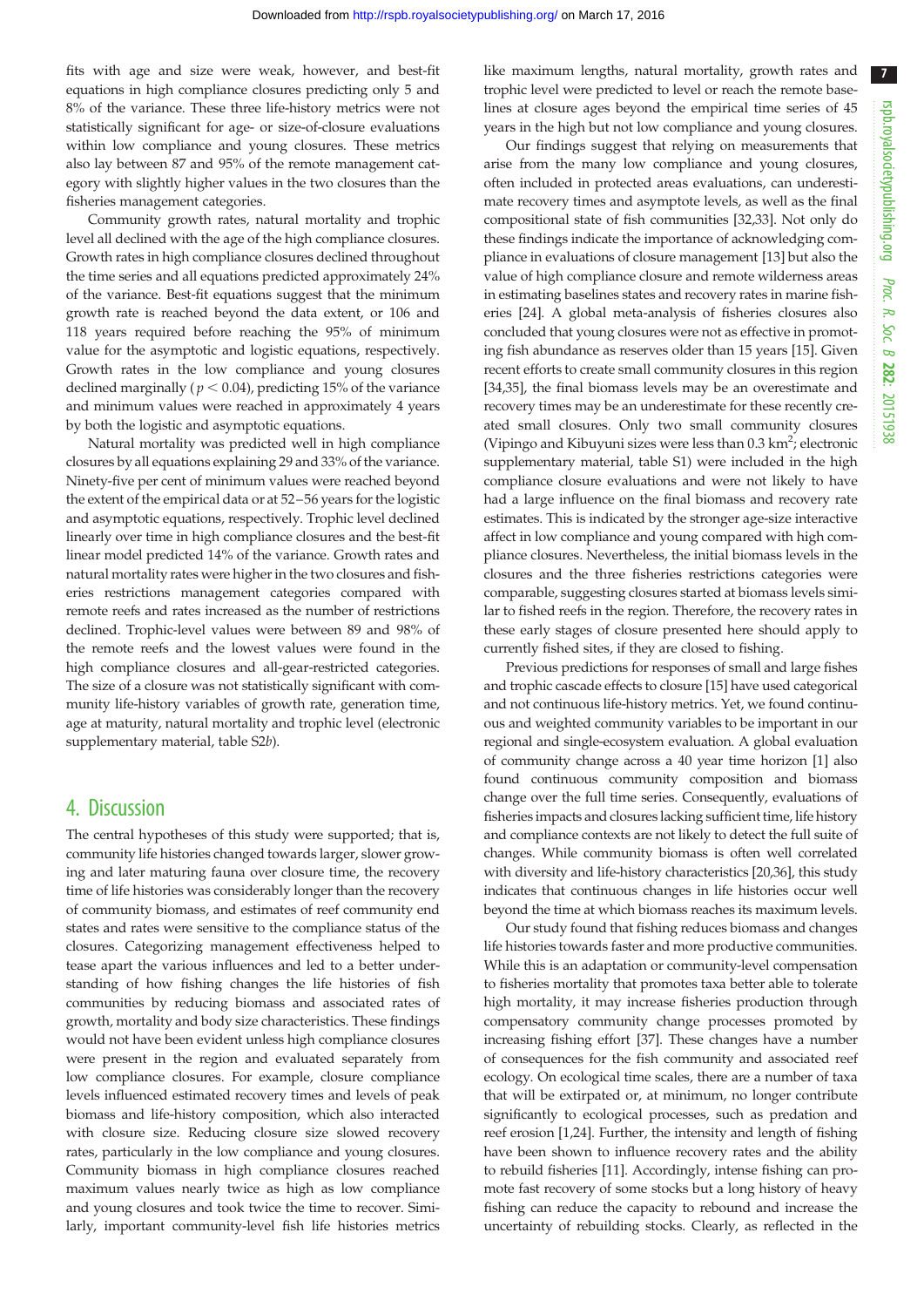<span id="page-7-0"></span>

Figure 4. Weighted life-history metric changes in the reef fish community as a function of the age of the high compliance and low compliance and young closures. Full statistical evaluations are presented in the electronic supplementary material, table S2b.

continuous processes that unfolded in our community-level metrics, life histories and the time since resource extraction is stopped are expected to influence the population rebuilding rates and potential.

On evolutionary time scales, high fishing mortality without refuge is expected to change the biology of species and responses that do not always contribute to fisheries productivity. These changes include slow growth, early maturation at small size, higher reproductive output rather than somatic growth, lower activity and less sex change [[38](#page-9-0)–[41](#page-9-0)]. When heavy fisheries-induced selection pressure reduces genetic variance, it can influence recovery rates to pre-fishing genotypes [\[10](#page-8-0)]. This reduced genetic variance should be more common in the absence of fisheries closures or marine wilderness, which can have negative feedbacks on fisheries. For example, Audzijonyte et al. [\[42](#page-9-0)] modelled small declines in maximum body lengths typical of fisheries and found this could increase natural predation and reduce catches of these shrinking species. These findings indicate the importance of retaining a portfolio of life histories and fisheries management systems, including old closures and wilderness. To date, fisheries-induced evolutionary change studies are limited to temperate species, suggesting a need to evaluate the genetics of impacted coral reef species.

This study has the advantages of investigating change in a single ecosystem and region but has various limits, including the use of space-for-time substitution [\[12\]](#page-8-0), the use of static and family-level averaged life-history estimates [\[20\]](#page-8-0), differing habitat features [\[43\]](#page-9-0), the possible sampling and behavioural effects of fishes in various human impact environments [[44](#page-9-0)], possible changes in fishing pressure and fish communities over recent historical time [[34](#page-9-0)], as well as gradients of

compliance that are not easily quantified [[32\]](#page-9-0). Further, community biomass and some life-history variables showed an antagonistic interaction between the age and size of the closure indicating that closure size effects, particularly in the low compliance and young closures, influenced recovery estimates. Given that the best models only predicted approximately 35% of the total variance, it is likely that these limits, interacting factors, historical contingency and data-need trade-offs are among other unstudied factors that contributed to this unexplained variance. Nevertheless, the patterns of recovery in high compliance closures generally confirm the patterns observed in the various management categories. Thus, fish communities in the oldest and best-protected closures had not converged towards remote communities even after 45 years.

Sharks are found and frequently counted in remote coral reefs, but they are scarce and seldom counted in reefs with greater human occupation or impact [[24,](#page-8-0)[45](#page-9-0)–[47](#page-9-0)]. The magnitude of these differences may, in part, be owing to behavioural responses of the sharks to divers [\[48](#page-9-0)], but the lack of sharks in human-populated areas is almost certainly owing to their vulnerability to fishing [\[49](#page-9-0)]. Indeed, only very large closures are likely to capture the home range of sharks and protect them from fishing impacts [[24\]](#page-8-0). When sharks are included in our analyses, they have an influence on body length community life-history estimates but not the other weighted rate and trophic-level traits. When included, they did not significantly increase the biomass estimates of the remote reefs. This is partly owing to the high spatial variation but also there are reports of episodic shark fishing in the Chagos [[50\]](#page-9-0). This may explain the weak effect and, therefore, our findings and conclusions must consider this possible influence on our baseline. The lack of wholly intact baselines makes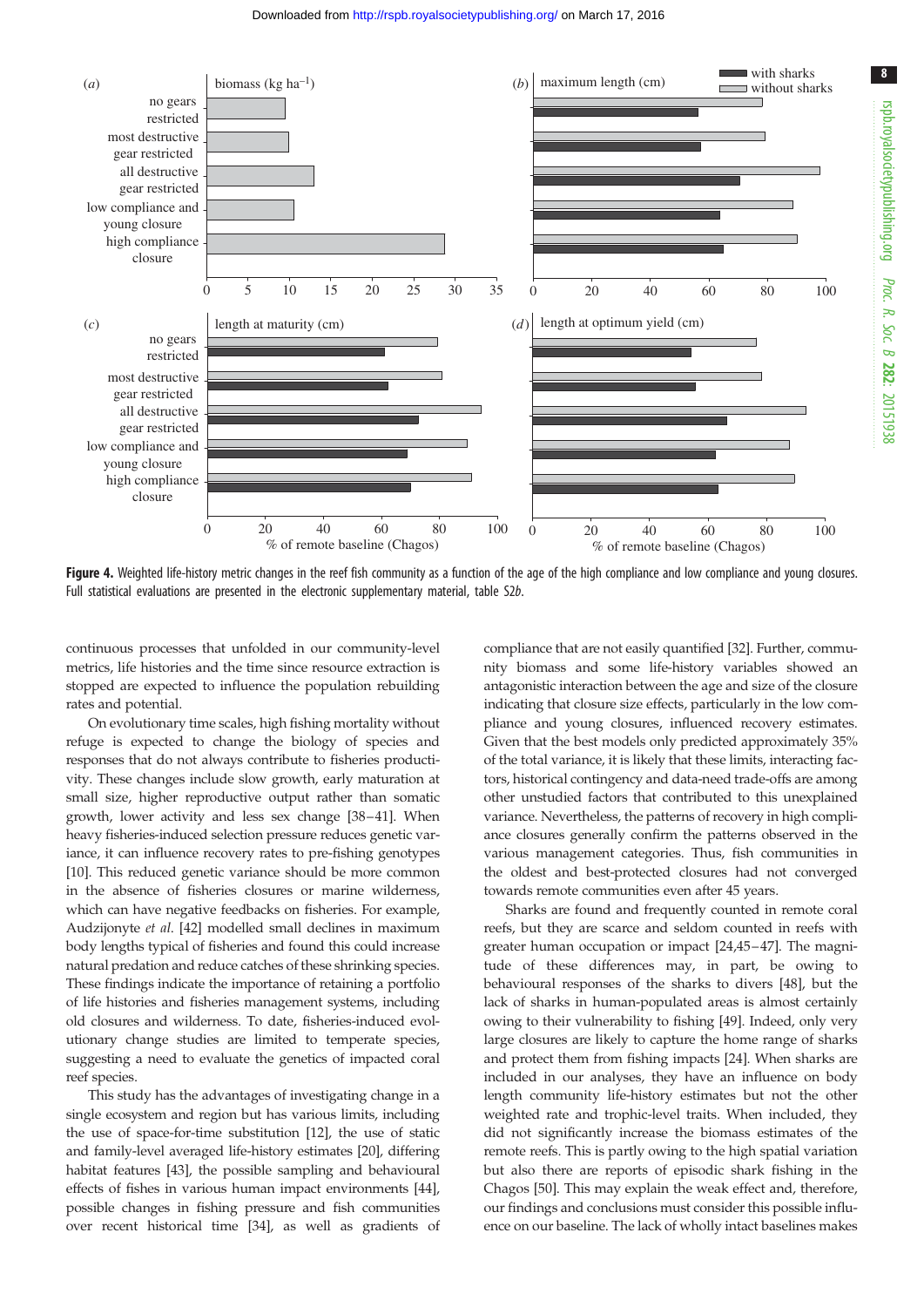9

<span id="page-8-0"></span>it difficult to fully understand and contribute to understanding the role of sharks on reef ecology [\[51,52](#page-9-0)].

Research findings on the effects of closure size on fish community metrics have been variable and may depend on a number of sampling and environmental factors [15,18,19[,53](#page-9-0)]. Here we found a  $10 \text{ km}^2$  peak for biomass, while a study using a more limited set of closures found a weaker effect with a peak response at approximately  $5 \text{ km}^2$  [13]. The weak effect has a number of potential sources that include mobility of the reef fish species and fishing intensity or buffer zones on the borders. However, it appears from these studies that closures should be at least  $5-10 \text{ km}^2$  to reach their potential within fished seascapes and avoid the slower recovery predicted by limited size. Size of closures will need to be larger still when promoting the abundance of larger taxa, such as sharks and jacks, is a management objective [24[,47](#page-9-0)].

This study has highlighted the importance of evaluating multiple ecological proxies when evaluating management success and developing guidelines for implementation. Recommendations based solely on reef fish abundance or biomass would suggest relatively small and short times for closures. These metrics would, however, neglect the ongoing changes in the life-history characteristics, which can take much longer to stabilize and have consequences for both ecological and evolutionary processes. We suspect from our comparisons and predictions that the full recovery process will take over 100 years given enough space. Rates will be sensitive to the closure areas and full recovery to a baseline will not be possible in small closure areas less than 10 km<sup>2</sup>. The full implications of human impacts and management decisions are being lost as ecological baselines in the Indian Ocean and other regions become degraded [\(figure 4\)](#page-7-0).

Data accessibility. Meta- and summary data from these surveys will be deposited in the Wildlife Conservation Society research data repository,<http://programs.wcs.org/databases/>.

Authors' contributions. Both authors collected and compiled the data, conceptualized the study, and wrote the manuscript.

Competing interests. We have no competing interests.

Funding. T.R.M. received support from the John D. and Catherine T. MacArthur Foundation and the Western Indian Ocean Marine Science for Management Program. The Australian Research Council funded N.A.J.G.

Acknowledgements. We thank the national institutions for their logistical support (Seychelles: Seychelles Bureau of Standards, Chagos: British Foreign and Commonwealth Office, Keyna Office of Science and Technology, Madagascar Ministry of Forestry, University of Dares Salaam, Tanzania) and greatly appreciate the field assistance of many people, notably A. Guissamulo, A. T. Kamukuru, H. Machano Ali, I. Marquis da Silva, N. A. Muthiga, M. J. Rodrigues, B. Radrimananstoa, J. Trinidade and S. Wilson. We are grateful to M. Azali for his help producing the tables and figure.

## References

- 1. MacNeil MA et al. 2015 Recovery potential of the world's coral reef fishes. Nature 520, 341– 344. [\(doi:10.1038/nature14358](http://dx.doi.org/10.1038/nature14358))
- 2. Worm B et al. 2009 Rebuilding global fisheries. Science 325, 578-584. ([doi:10.1126/science.](http://dx.doi.org/10.1126/science.1173146) [1173146\)](http://dx.doi.org/10.1126/science.1173146)
- 3. Hicks CC, McClanahan TR. 2012 Assessing gear modification needed to optimize yields in a heavily exploited, multi-species, seagrass and coral reef fishery. PLoS ONE 7, e36022. ([doi:10.1371/journal.](http://dx.doi.org/10.1371/journal.pone.0036022) [pone.0036022](http://dx.doi.org/10.1371/journal.pone.0036022))
- 4. Jennings S, Kaiser MJ. 1998 The effects of fishing on marine ecosystems. Adv. Mar. Biol. 34, 202-352. [\(doi:10.1016/S0065-2881\(08\)60212-6](http://dx.doi.org/10.1016/S0065-2881(08)60212-6))
- 5. Link JS. 2007 Underappreciated species in ecology: 'ugly fish' in the Northwest Atlantic Ocean. Ecol. Appl. 17, 2037–2060. ([doi:10.1890/06-1154.1](http://dx.doi.org/10.1890/06-1154.1))
- 6. Molfese C, Beare D, Hall-Spencer JM. 2014 Overfishing and the replacement of demersal finfish by shellfish: an example from the English Channel. PLoS ONE 9, e101506. [\(doi:10.1371/journal.pone.0101506\)](http://dx.doi.org/10.1371/journal.pone.0101506)
- 7. Conover DO, Munch SB. 2002 Sustaining fisheries yields over evolutionary time scales. Science 297, 94 – 96. ([doi:10.1126/science.1074085\)](http://dx.doi.org/10.1126/science.1074085)
- 8. Reznick DN. 1990 Plasticity in age and size at maturity in male guppies (Poecilia reticulata): an experimental evaluation of alternative models of development. J. Evol. Biol. 3, 185– 203. ([doi:10.](http://dx.doi.org/10.1046/j.1420-9101.1990.3030185.x) [1046/j.1420-9101.1990.3030185.x](http://dx.doi.org/10.1046/j.1420-9101.1990.3030185.x))
- 9. Taylor BM, Houk P, Russ GR, Choat JH. 2014 Life histories predict vulnerability to overexploitation in parrotfishes. Coral Reefs 33, 869-878. [\(doi:10.](http://dx.doi.org/10.1007/s00338-014-1187-5) [1007/s00338-014-1187-5\)](http://dx.doi.org/10.1007/s00338-014-1187-5)
- 10. Marty L, Dieckmann U, Ernande B. 2015 Fisheriesinduced neutral and adaptive evolution in exploited fish populations and consequences for their adaptive potential. Evol. Appl.  $8, 47-63$ . [\(doi:10.1111/eva.12220\)](http://dx.doi.org/10.1111/eva.12220)
- 11. Neubauer P, Jensen OP, Hutchings JA, Baum JK. 2013 Resilience and recovery of overexploited marine populations. Science 340, 347 - 349. [\(doi:10.](http://dx.doi.org/10.1126/science.1230441) [1126/science.1230441](http://dx.doi.org/10.1126/science.1230441))
- 12. McClanahan TR, Graham NAJ, Calnan JM, MacNeil MA. 2007 Toward pristine biomass: reef fish recovery in coral reef marine protected areas in Kenya. Ecol. Appl. 17, 1055–1067. [\(doi:10.1890/06-1450\)](http://dx.doi.org/10.1890/06-1450)
- 13. McClanahan TR, Graham NAJ, Wilson SK, Letourneur Y, Fisher R. 2009 Effects of fisheries closure size, age, and history of compliance on coral reef fish communities in the western Indian Ocean. Mar. Ecol. Prog. Ser. 396, 99 – 109. ([doi:10.3354/](http://dx.doi.org/10.3354/meps08279) [meps08279\)](http://dx.doi.org/10.3354/meps08279)
- 14. Micheli F, Halpern BS, Botsford L, Warner RR. 2004 Trajectories and correlates of community change in no-take marine reserves. Ecol. Appl. 14, 1709– 1723. [\(doi:10.1890/03-5260](http://dx.doi.org/10.1890/03-5260))
- 15. Molloy PP, McLean IB, Cote IM. 2009 Effects of marine reserve age on fish populations: a global meta-analysis. J. Appl. Ecol. 46, 743 – 751. [\(doi:10.](http://dx.doi.org/10.1111/j.1365-2664.2009.01662.x) [1111/j.1365-2664.2009.01662.x](http://dx.doi.org/10.1111/j.1365-2664.2009.01662.x))
- 16. Halpern BS, Warner RR. 2002 Marine reserves have rapid and lasting effects. Ecol. Lett. 5, 361-366. [\(doi:10.1046/j.1461-0248.2002.00326.x\)](http://dx.doi.org/10.1046/j.1461-0248.2002.00326.x)
- 17. Hutchings JA. 2000 Collapse and recovery of marine fishes. Nature 406, 882 – 885. [\(doi:10.1038/](http://dx.doi.org/10.1038/35022565) [35022565\)](http://dx.doi.org/10.1038/35022565)
- 18. Claudet J et al. 2010 Marine reserves: fish life history and ecological traits matter. Ecol. Appl. 20, 830– 839. [\(doi:10.1890/08-2131.1](http://dx.doi.org/10.1890/08-2131.1))
- 19. Guidetti P, Sala E. 2007 Community-wide effects of marine reserves in the Mediterranean Sea. Mar. Ecol. Prog. Ser. 335, 43 – 56. ([doi:10.3354/](http://dx.doi.org/10.3354/meps335043) [meps335043\)](http://dx.doi.org/10.3354/meps335043)
- 20. McClanahan TR, Graham NAJ, MacNeil MA, Cinner JE. 2015 Biomass-based targets and the management of multispecies coral reef fisheries. Conserv. Biol. 29, 409–417. [\(doi:10.1111/cobi.12430\)](http://dx.doi.org/10.1111/cobi.12430)
- 21. McClanahan TR, Humphries A. 2012 Differential and slow life-histories responses of fishes to coral reef closures. Mar. Ecol. Prog. Ser. 469, 121– 131. ([doi:10.3354/meps10009](http://dx.doi.org/10.3354/meps10009))
- 22. Köster FW, Trippel EA, Tomkiewicz J. 2013 Linking size and age at sexual maturation to body growth, productivity and recruitment of Atlantic cod stocks spanning the North Atlantic. Fish. Res. 138, 52-61. ([doi:10.1016/j.fishres.2012.07.002\)](http://dx.doi.org/10.1016/j.fishres.2012.07.002)
- 23. Pitcher TJ. 2001 Fisheries managed to rebuild ecosystems? Reconstructing the past to salvage the future. Ecol. Appl. 11, 601– 617. [\(doi:10.1890/](http://dx.doi.org/10.1890/1051-0761) [1051-0761](http://dx.doi.org/10.1890/1051-0761))
- 24. Graham NAJ, McClanahan TR. 2013 The last call for marine wilderness? Bioscience 63, 397– 402. ([doi:10.1525/bio.2013.63.5.13](http://dx.doi.org/10.1525/bio.2013.63.5.13))
- 25. McClanahan TR. 1994 Kenyan coral reef lagoon fish: effects of fishing, substrate complexity, and sea urchins. Coral Reefs 13, 231– 241. ([doi:10.1007/](http://dx.doi.org/10.1007/BF00303637) [BF00303637](http://dx.doi.org/10.1007/BF00303637))
- 26. Graham NAJ, Wilson SK, Jennings S, Polunin NVC, Bijoux JP, Robinson J. 2006 Dynamic fragility of